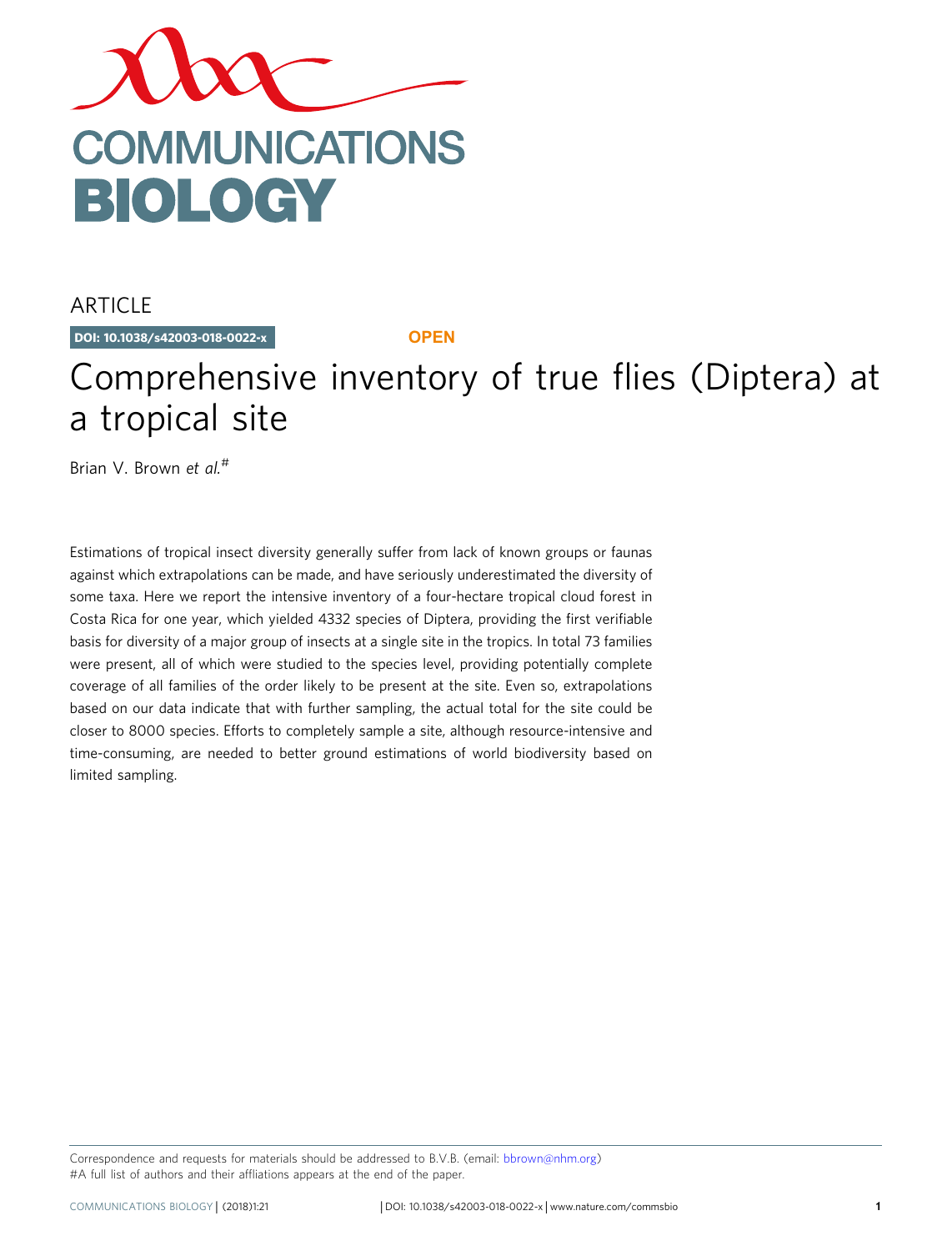<span id="page-1-0"></span>sessing the richness of the world's biodiversity has long<br>this richness, whether measured in species, interactions,<br>niches biomass, morphologies, natural histories, behaviors or been a goal of biologists. For many groups of organisms, niches, biomass, morphologies, natural histories, behaviors, or other scientific currency, hinges on the megadiverse tropics, especially the New World tropics, where for many groups the greatest number of the world's species occur<sup>[1](#page-5-0)–[3](#page-5-0)</sup>. May<sup>[4](#page-5-0)</sup> provocatively stated that what was needed was "to assemble a team of taxonomists, with a comprehensive range of expertise, and then make a rough list of all the species found in one representative hectare in the tropical rain forest… Until this is done, I will not trust any estimate of the global total of species." Indeed, estimated numbers of world species have continued to range from stunningly large totals, such as  $30-100$  million species<sup>5-[7](#page-5-0)</sup> to more modest numbers of 5–10 million species $8-13$  $8-13$  $8-13$ .

Insects make up the bulk of the world's known species<sup>14</sup>, outside of prokaryotes and fungi, in which species-level assignments are not clear in many taxa. Projections about terrestrial diversity largely hinge on the status of four major groups: Coleoptera (beetles), Diptera (true flies), Hymenoptera (wasps, bees, ants), and Lepidoptera (moths and butterflies). Coleoptera comprise the largest number of named species, but Diptera are possibly the least-studied of these megadiverse groups. Each of the four groups is far more diverse in comparison to more popular and intensively studied vertebrates. For example, the fly family Tipulidae (crane flies) alone includes about the same number of named species as all mammals and birds combined $14$ .

For entomologists, the goal of understanding more than a small fragment of tropical diversity has heretofore been largely unattainable, due to the shortage of taxonomists, the dearth of funding, challenging curatorial techniques (such as slide mounting), and the overwhelming numbers of unknown species. Relative to the needs of science, collections are small and limited in scope such that Bickel<sup>[15](#page-6-0)</sup> found collecting intensity to be more correlated with species richness than any inherent characteristics of collecting sites. The number of well-known mainland tropical areas is virtually none. Instead, numbers of species in tropical inventories are estimated by taking small samples of faunas (often including just a few families), and extrapolating against some putatively known larger group or area. Unfortunately, with such extrapolations, there is little anchoring in verifiable data. Even more poorly known is the range of morphologies, life histories, hosts, parasitoids, and other data that make an inventory more than just a number.

One of the world's best-known biotas is that of Great Britain, where generations of naturalists have searched the landscape looking for, recording, and classifying their local biodiversity. There,  $\sim$ 24,000 species of insects are found<sup>16</sup>, of which about 7,000 species are Diptera<sup>[17](#page-6-0)</sup>, many more than 4000 Coleoptera. In comparison, for all the research that has been done in the mainland tropics (some islands have been more extensively surveyed), almost no single site has been successfully surveyed by a group of scientists for a major group of biodiversity-rich insects. A single exception is a beetle inventory of Dumoga-Bone National Park in Sulawesi, Indonesia<sup>18</sup>, for which a large effort was made to obtain all species.

In the face of the challenge of understanding tropical diversity of Diptera, a group of dipterists decided to determine all species of Diptera collected from a single site, a cloud forest in Zurquí de Moravia, Costa Rica (hereafter referred to as Zurquí). To make this project feasible, the time scale for collecting (one year), geographical scale (four hectares), and collecting protocols<sup>[19](#page-6-0)'</sup> were strictly constrained.

The ZADBI Zurquí All Diptera Biodiversity Inventory project ([http://www.tropical](http://www.tropicalflies.net/)flies.net/) is the first successful modern effort to directly measure species richness of any megadiverse

order of insects in a mainland tropical area. We found 4332 fly species based on direct evidence, which is important for other inferences on conservation of natural tropical and non-tropical environments in the world, adjustments of biodiversity study protocols, and understanding the funding needs for study and estimation of the group worldwide.

## **Results**

Number of specimens. The ZADBI collecting effort resulted in 613 sampling events at Zurquí. From the many hundreds of thousands of Diptera collected, 52,947 were available for identification; of these 41,001 were identified. Many thousands of others were examined in alcohol but not identified in the database because they were perceived to be duplicates, or were the wrong sex for identification.

Number of species. From the 41,001 specimens, 4,332 species of Diptera were identified (Supplementary Data 1). Seventy-three of the world's approximately 160 families were collected. We suspect that a small number of other families could theoretically be present (e.g. Platypeza sp., family Platypezidae were collected at Zurquí in 1995), but in general, most families expected to be present were found and treated.

Largest families. The most species-rich family at this site was the Cecidomyiidae (gall midges), with 800 species recorded (Table 1). As one of the least-studied families of flies in the world (relative to the number of species present), Cecidomyiidae also contain some of the smallest and most fragile specimens. Great care and special handling were necessary to collect, separate and slide mount these specimens without causing damage that would prevent their identification. Only a small fraction of the enormous amount of material collected by the various traps could be mounted and identified, and further work would undoubtedly yield even more species, perhaps allowing the total to exceed 1000. Cecidomyiidae generally have not been included in inventories that use trapping because previous research on plantassociated species of this family concentrated on obtaining all life stages through rearing $20,21$ . The ZADBI project is nearly unique in this regard, as we found that specimens of Cecidomyiidae have abundant, previously unused, structural characters, especially in the male genitalia, that make their identification possible. We object to the idea that alone among the Diptera, this family cannot be identified using morphology; the feasibility of this approach is demonstrated by the 800 species recognized herein.

|                                                     |  |  | Table 1 Number of species from fifteen most species-rich |
|-----------------------------------------------------|--|--|----------------------------------------------------------|
| Diptera families at Zurquí (from the current study) |  |  |                                                          |

| Family          | <b>Number of species</b> |
|-----------------|--------------------------|
| Cecidomyiidae   | 800                      |
| Phoridae        | 404                      |
| Tachinidae      | 286                      |
| Mycetophilidae  | 268                      |
| Tipulidae       | 225                      |
| Drosophilidae   | 219                      |
| Sciaridae       | 204                      |
| Ceratopogonidae | 200                      |
| Dolichopodidae  | 178                      |
| Psychodidae     | 171                      |
| Chironomidae    | 138                      |
| Muscidae        | 120                      |
| Agromyzidae     | 117                      |
| Lauxaniidae     | 116                      |
| Syrphidae       | 93                       |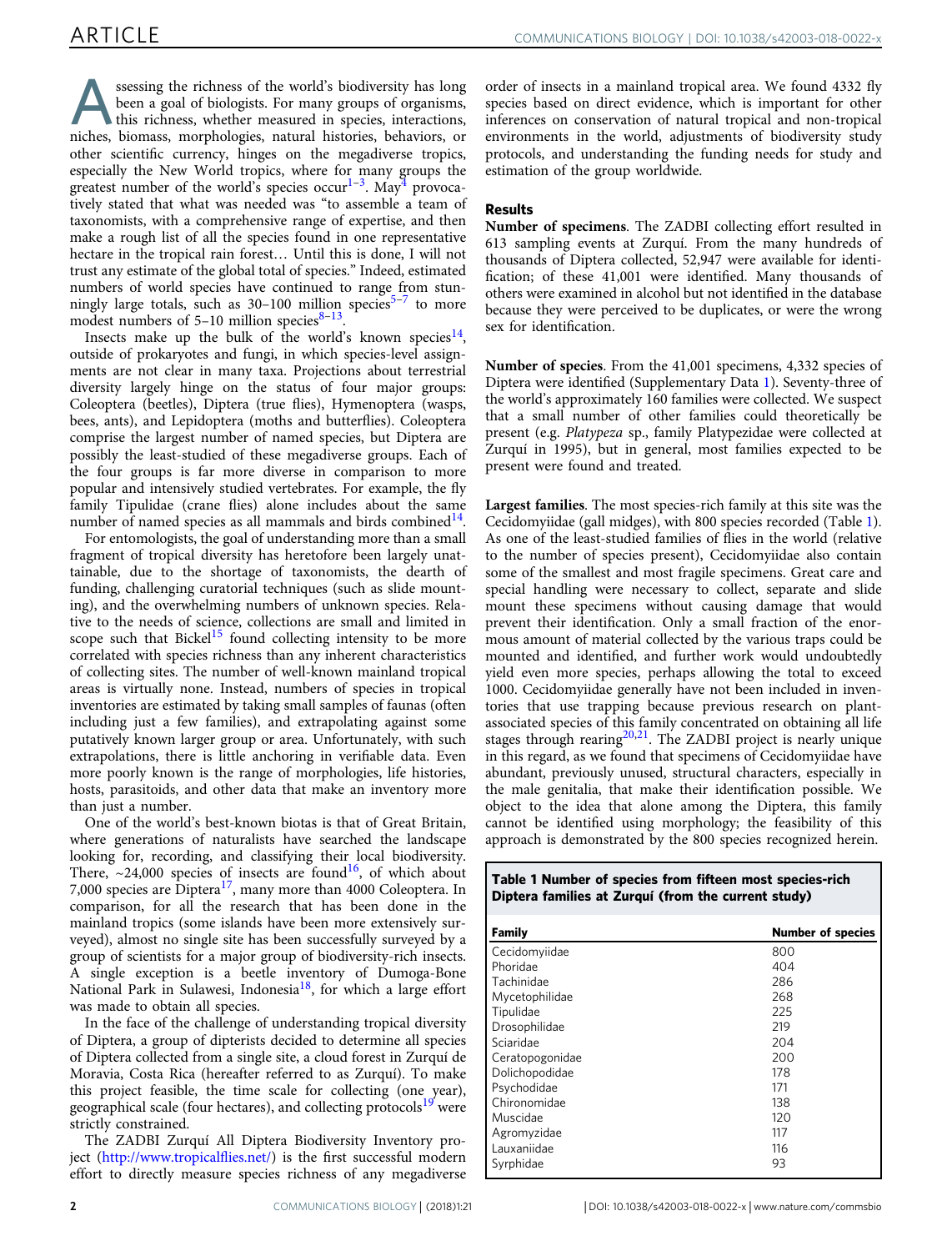A notable exception to the lack of cecidomyiids in inventories is Hebert et al. $^{22}$ , who identified taxa of Canadian insects collected by Malaise trapping using DNA barcodes. They found Cecidomyiidae to be significantly underestimated, and extrapolated a worldwide total of 1.8–2.0 million species in this family alone.

The second most species-rich family was Phoridae, with 407 species (Table [1\)](#page-1-0). Like cecidomyiids, phorids were represented in Malaise trap samples in huge numbers, with 100,000 or more specimens from Malaise trap 1 alone. We were unable to process all of this material, but the 407 species recognized is probably well below the actual total present. The third to seventh largest families were Tachinidae, Mycetophilidae, Tipulidae, Drosophilidae, Sciaridae, and Ceratopogonidae, groups that were also documented as abundant and understudied by  $Brown^{23}$  $Brown^{23}$  $Brown^{23}$  in other Neotropical Malaise trap samples.

|                 | Table 2 Fifteen most species-rich Diptera families                                                                        |  |  |  |  |
|-----------------|---------------------------------------------------------------------------------------------------------------------------|--|--|--|--|
| Family          | <b>Number of described species</b>                                                                                        |  |  |  |  |
| Tipulidae s.l.  | 15,457                                                                                                                    |  |  |  |  |
| Tachinidae      | 8500                                                                                                                      |  |  |  |  |
| Asilidae        | 7479                                                                                                                      |  |  |  |  |
| Dolichopodidae  | 7236                                                                                                                      |  |  |  |  |
| Chironomidae    | 7054                                                                                                                      |  |  |  |  |
| Ceratopogonidae | 6267                                                                                                                      |  |  |  |  |
| Cecidomyiidae   | 6203                                                                                                                      |  |  |  |  |
| Syrphidae       | 6016                                                                                                                      |  |  |  |  |
| Muscidae        | 5210                                                                                                                      |  |  |  |  |
| Bombyliidae     | 4946                                                                                                                      |  |  |  |  |
| Tephritidae     | 4911                                                                                                                      |  |  |  |  |
| Tabanidae       | 4406                                                                                                                      |  |  |  |  |
| Drosophilidae   | 4315                                                                                                                      |  |  |  |  |
| Mycetophilidae  | 4164                                                                                                                      |  |  |  |  |
| Phoridae        | 4105                                                                                                                      |  |  |  |  |
|                 | Numbers are on a worldwide basis <sup>48</sup> , with updated Cecidomviidae <sup>49</sup> , Ceratopogonidae <sup>50</sup> |  |  |  |  |

Numbers are on a worldwide basis<sup>48</sup>, with updated Cecidomyiidae<sup>49</sup>, Ceratopogonidae<sup>[50](#page-6-0)</sup>,<br>Drosophilidae<sup>[51](#page-6-0)</sup>, Tephritidae (compiled by A.L. Norrbom), Tachinidae<sup>52</sup>, and Tipulidae<sup>[53](#page-6-0)</sup>

The Zurquí ranking of the top 15 most species-rich families (Table [1](#page-1-0)) differs from that of the best known fauna, that of Great Britain<sup>17</sup>, and to that of the current world list<sup>24</sup>. This suggests that the current understanding of species richness per family has important biases, and that especially the world list is dominated by the idiosyncratic way that taxonomy develops. Families with large, showy species; those of agricultural, medical, and veterinary importance; and in one case, those that were the subjects of study by a determined and almost superhumanly productive individual (C.P. Alexander describing over 10,000 Tipulidae), led to taxonomic favorites being ranked as most species-rich (Table 2). Our results suggest that the world list in particular is highly deficient in species of Cecidomyiidae, Phoridae, and other taxa whose lines connecting names from Zurquí to the world fauna in Fig. 1 (on the right side) slope downward to the right.

Genus-level diversity. Generic concepts are human constructs, but are useful when they represent monophyletic assemblages of species. The overall fauna at Zurquí is not dominated by large radiations of species but instead by many genera with a few species in each. For instance, 49% of the genera were represented by one species, 65% by one or two species. The mean number of species per genus is 4.63. These genera are not restricted to Zurquí; instead, they have relatives in other parts of the world<sup>25,26</sup>, notably other sites in Central America.

In contrast to the overall fauna, two genera are extremely diverse at Zurquí (and elsewhere): Megaselia Rondani with 240 species (Phoridae) and Mycetophila Meigen with 136 species (Mycetophilidae). Both were considered "open-ended", nearly impossible groups by Bickel<sup>27</sup>, who declared them too diverse and too difficult to collect in their entirety for us to ever fully know them.

The phorid genus Megaselia represents 60% of the phorid fauna at Zurquí (Supplementary Data 1), but with much of the material still not identified due to the overwhelming number of specimens. The taxonomic status of this genus is uncertain because of questions of its monophyly<sup>[28](#page-6-0)–[30](#page-6-0)</sup>. The genus is



Fig. 1 Tanglegram comparison of species richness rankings of top 15 families of Zurquí, Great Britain, and the world. Horizontal lines represent equal ranking; lines sloped downward from Zurquí toward either side join families under-represented relative to Zurquí fauna; lines sloped upwards from Zurquí on either side join families under-represented at Zurquí relative to other faunas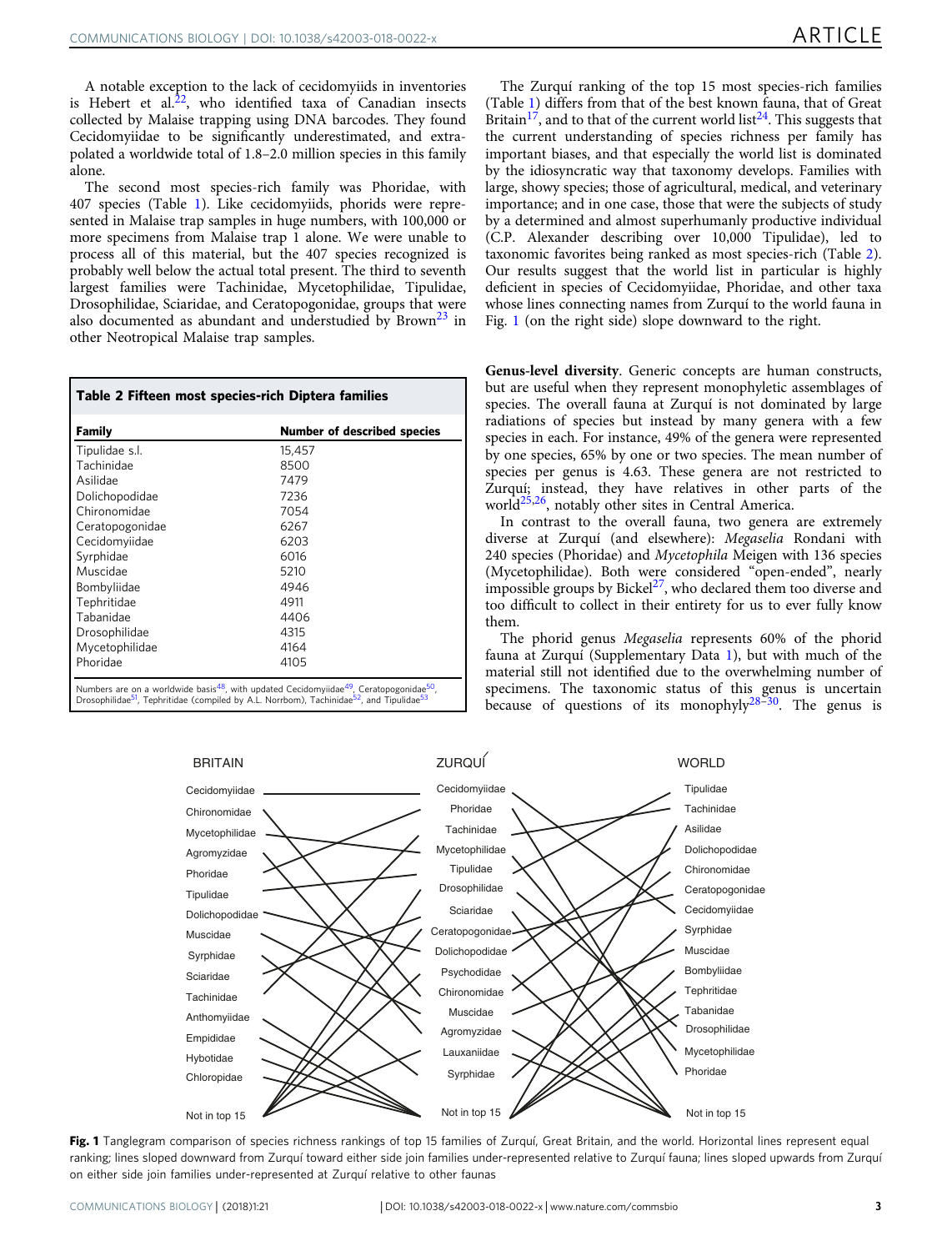<span id="page-3-0"></span>

Number of samples

Fig. 2 Species accumulation curves for fully extracted and identified families. Estimators from EstimateS:<sup>45</sup> S(est) Expected number of species in t pooled samples, given the reference sample(s); ICE Incidence-based Coverage Estimator; ACE Abundance-based Coverage Estimator. a Malaise trap 1, b Malaise trap 2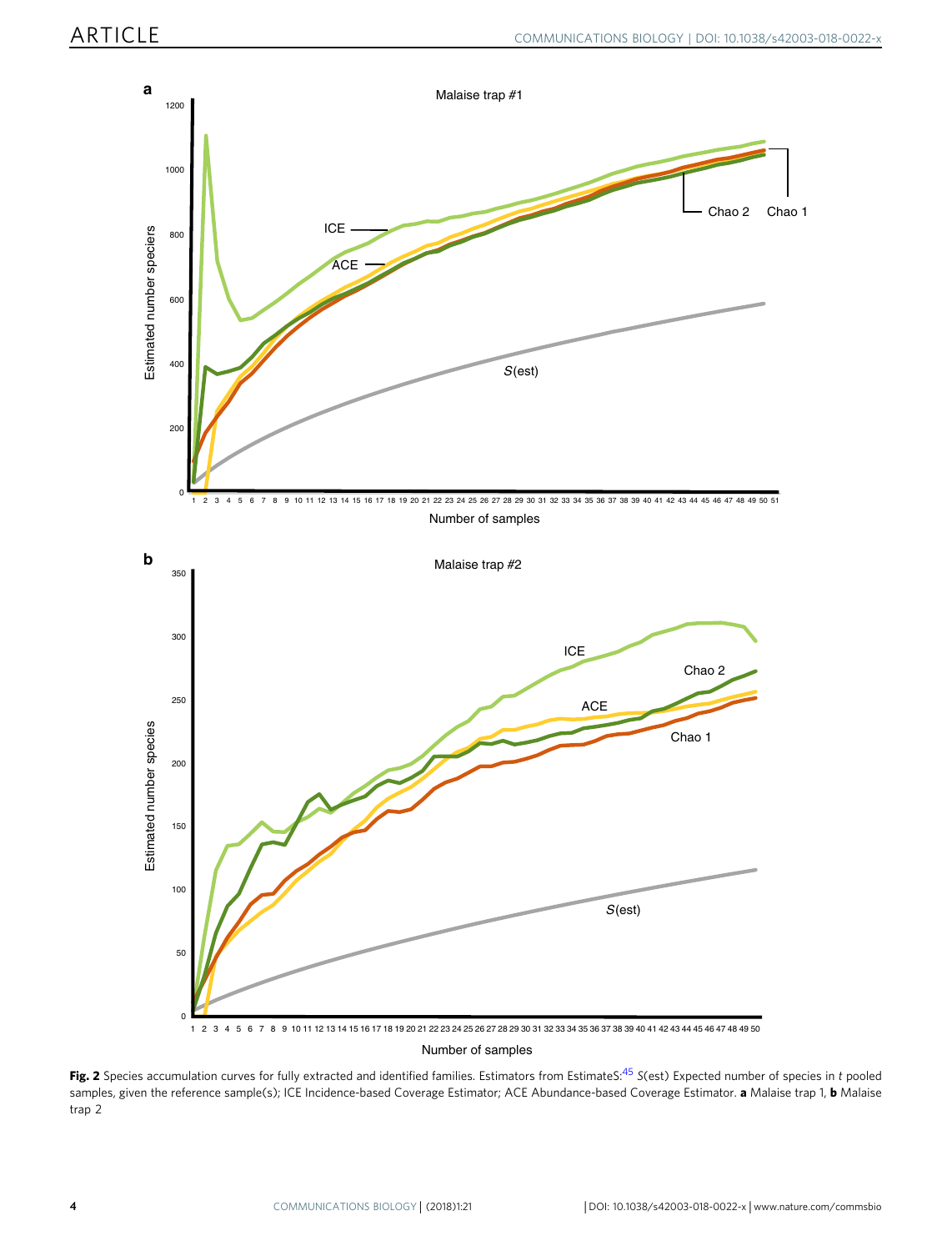<span id="page-4-0"></span>

|                            | Malaise trap #1 | Increase factor | Malaise trap #2 | <b>Increase factor</b> |
|----------------------------|-----------------|-----------------|-----------------|------------------------|
| Number of specimens        | 4752            |                 | 291             |                        |
| Observed number of species | 590             |                 | 116             |                        |
| ACE                        | 1067            | 1.8             | 257             | 2.2                    |
| <b>I</b> ICE               | 1095            | 1.9             | 297             | 2.6                    |
| Chao 1                     | 1068            | 1.8             | 252             | 2.2                    |
| Chao 2                     | 1054            | 1.8             | 273             | 2.4                    |
| Mean value                 | 1071            | 1.8             | 270             | 2.3                    |

ementary Data 2 for list

Increase factor=number of species estimated divided by the observed number of species<br>Estimators from EstimateS:<sup>45</sup> S(est) Expected number of species in t pooled samples, given the reference sample(s), ICE Incidence-base



Fig. 3 Rarefaction of species accumulation curves for Malaise traps 1 and 2

apparently young (rare or absent from 50 mya Baltic amber), and might represent one of the most enormous terrestrial species radiations of a single genus in the earth's history.

Mycetophila is a morphologically distinctive group, although its monophyly has not been rigorously tested. At Zurquí, this genus is far more diverse than any other mycetophilid genus, making up over half of all species documented in the family (136 of 267; 51%). This proportion is much greater than what is seen in the much better-studied Nordic region of Europe $31-33$  $31-33$  $31-33$ , where Mycetophila makes up between 9 and 13% of the mycetophilid species. Despite the predominance of Mycetophila in tropical habitats, however, only four Mycetophila species are named and recorded for all of Costa Rica. It has not yet been ascertained whether any of the four named species were captured at Zurquí or if all 136 species captured in this study are new and undescribed.

**Extrapolations.** Based on the Chao 1 formula, our data  $(S_{obs} =$ 3,925; #singletons = 1,777; #doubletons = 682) give an estimated total of 6647 species, 1.7 times the observed total. These data exclude the phorids, which were processed differently and all of which are singletons. If phorids were included, and their observed number of species (407) scaled in the same way, the projected number of phorids would be 689 species, and the estimate for the total Diptera fauna would be 7336 for the site.

None of the estimators for the sample-based species accumulation curves for the combined 49 families (for which all specimens were extracted and identified) reached an asymptote, although they began to converge on values (Fig. [2](#page-3-0)). Both graphs show the number of species accumulated to be well below the expected total, with estimators predicting 1071 species for Malaise trap #1 (1.8 times the 590 species actually collected) and 270 species, for Malaise trap #2 (2.3 times the 116 species actually collected) (Table 3). Rarefaction of the data from the two traps indicate that they were sampling a similar-sized fauna, albeit with Malaise trap #2 collecting more slowly (Fig. 3).

### Discussion

Based on the sample-based estimates from the catch of our two Malaise traps, we found that our collecting underestimates the fauna by at least 1.7 times. Thus, our total of 4332 species could easily be 7,364 species (4332  $\times$  1.7), or more likely even higher, since some of our estimates included only 49 families and did not include, among others, the megadiverse cecidomyiids or phorids. The estimated total is similar to that for the individual-based Chao 1 estimations of 7336 species.

Reasonable and predictive extrapolations of global diversity will become available only when more tropical faunas are interpreted at the species level, including those that are small-bodied or otherwise difficult to curate. Until then, we continue to be highly skeptical of projections, especially those at the lower end of the published ranges. For instance, a study of 0.48 hectares of a lowland tropical forest in Panama<sup>[9](#page-5-0)</sup> collected 6144 species of arthropods extrapolated using various models to suggest that the total reserve of 6000 hectares supported 25,000 species. Although including 102 researchers to identify an ecologically broad spectrum of taxa, their taxon sampling was actually quite low for the Diptera, which included only four families (compared to the 73 families in the current study). Of these, Dolichopodidae had 132 species, Asilidae 21, Scatopsidae 16 and Stratiomyidae 24 (178, 20, 22, 36 at Zurquí). This led them to suggest the presence of either 1754 or 1429 species of Diptera, depending on global or local comparisons. Even considering their more limited sampling area and different habitat in the lowlands, this contrasts strongly with the ZADBI collection of 4332 species and a total estimation of about 7300 species. It is likely that Diptera were seriously underestimated due to their constricted taxon sampling, much more so than their statement "…if the global species richness of Nematocera is grossly underestimated, then our estimate of total species richness may be more than twice as high as the one reported here…" indicated. It is consequently uncertain what impact this has on their estimation of 25,000 arthropod species present at their site, as well as their larger extrapolated conclusion that "The robust estimates of local arthropod diversity derived in our study thus support previous estimates of global species richness [of 6.1 million species]."

Clearly, the Diptera are much more species-rich than represented in some previous estimates. A comparison of Zurquí diversity<sup>[34](#page-6-0)</sup> family by family with described species from Central America, Colombia, the entire Neotropical Region and the world, showed that current numbers of named species of Diptera are extremely low. Hebert et al. $^{22}$ . extrapolated from their collecting that there might be 50,000 species of Canadian Diptera. Considering the Canadian fauna to be 1% of global biodiversity, their extrapolation would lead to 5 million Diptera species worldwide, a number that is not inconceivable considering the diversity found at Zurquí. In addition, although no other sites have been similarly inventoried, there are indications that Zurquí is not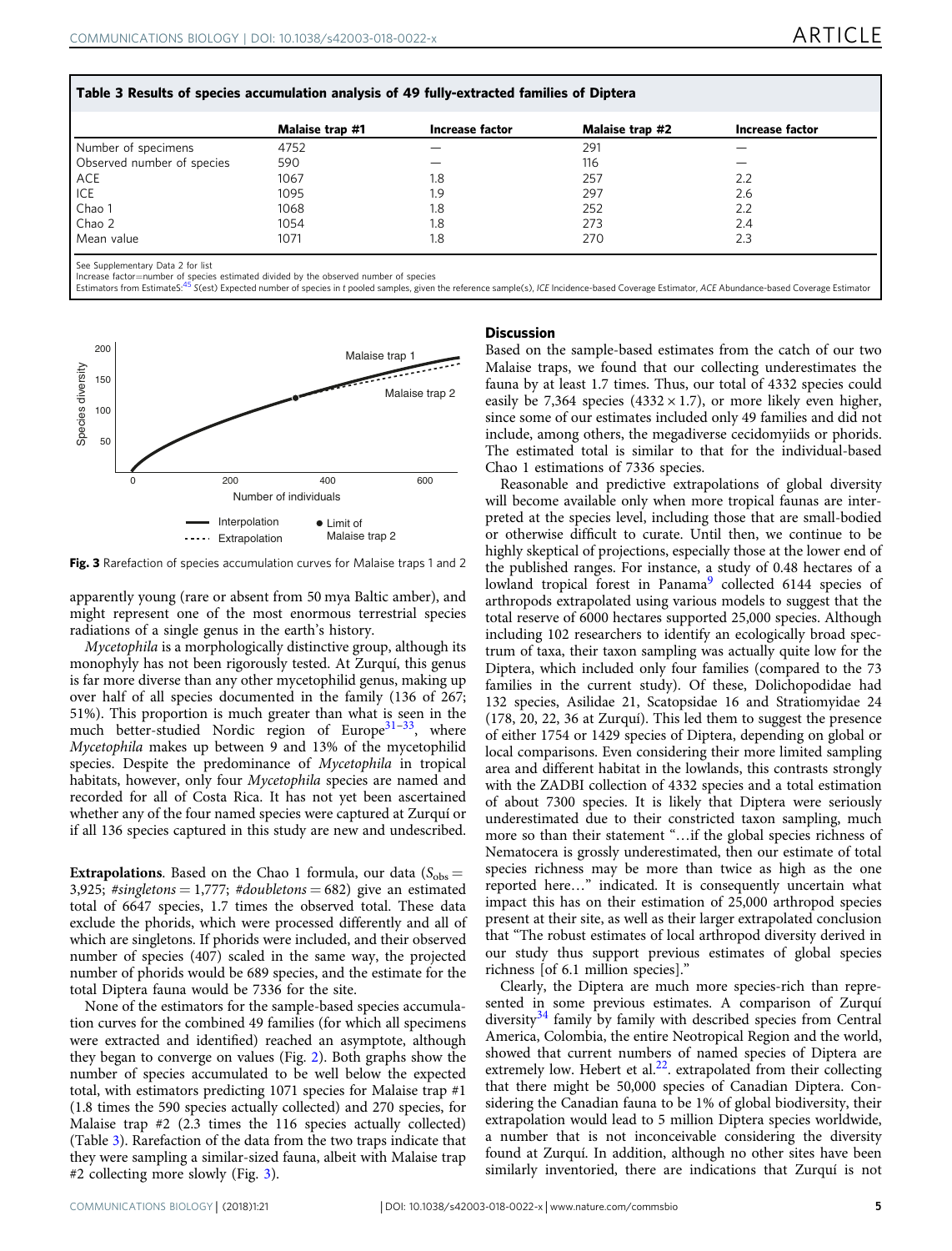<span id="page-5-0"></span>alone in being rich in species. Studies on individual groups of Phoridae, for instance, have uncovered faunas much larger than that of Zurquí, e.g., 127 species of *Apocephalus* Coquillett<sup>[35](#page-6-0)</sup> and 39 species of Dohrniphora Dahl in the lowlands at La Selva, Costa Rica $36,37$  $36,37$  $36,37$ , versus 26 Apocephalus and 9 Dohrniphora at Zurquí.

The only somewhat comparable data from other insect orders is the beetle survey in Indonesia<sup>[18](#page-6-0)</sup>. Given that this survey took place over a much larger area (500 ha), including elevations from 200 to 1140 m, it is difficult to relate their preliminary number of 5649 species to that documented herein for a site two orders of magnitude smaller.

The species accumulation curves and projections (Figs. [2](#page-3-0) and [3](#page-4-0)) for the ZADBI collections indicate that the entire fauna still has been inadequately sampled. Therefore, even with its tremendous number of specimens collected and identified, the ZADBI project fell short of documenting all Diptera of this site. This does not represent a failure of the project, as the ZADBI project has generated a large amount of baseline data for future tropical inventories, but a reflection of the difficulty of doing a proper survey. Reasons for the shortfall might include undersampling of the forest canopy, where much of tropical forest diversity is assumed to exist<sup>9[,38](#page-6-0),[39](#page-6-0)</sup>, insufficient or incorrect use of some trapping methods, or simply not collecting long enough.

The ZADBI project, although tightly constrained, uncovered 4332 species of Diptera in a mere four hectares of property. These results suggest that conservative estimates of world Diptera biodiversity based on much less thorough sampling are probably too low, not only for their underestimation of megadiverse Cecidomyiidae, but also for the legions of other small-to-large, undescribed flies. Furthermore, a tremendous number of evolutionary lineages are involved in this diversity, with low numbers of species per genus being the norm, indicating that similar diversity will be found elsewhere. Many species are small in size, meaning that fine morphological examination will be necessary to interpret character evolution, even as molecular methods begin to become more common in performing quantitative assessments of biodiversity (e.g., DNA barcoding $22$  or high throughput sequencing after homogenizing samples with a blender<sup>40</sup>). Many more largescale, intensive inventories at other sites are needed to determine the distribution of this spectacular Diptera diversity and to fully document as much of it as possible before these species disappear. Our protocol and results provide a model for such future inventories.

## Methods

Sampling protocol. Methods of the ZADBI project were previously outlined in detail<sup>19</sup>, including rationale for selecting this site. In short, Zurquí was selected to maximize biodiversity, based on anecdotal data from collections made at the site over the 20 years since its discovery, and to minimize difficulties, being on private land and located a short distance from the collaborating Instituto Nacional de Biodiversidad (INBIO). A variety of sampling methods were used at a partially disturbed cloud forest site at Zurquí (10.05°N, 84.01°W, 1600 m elevation) for one year. The four-hectare collecting site consisted of two forested ravines and some pasture adjacent to extensive primary forest in Braulio Carrillo National Park<br>(Fig. 1 in Borkent and Brown<sup>19</sup>). We report here primarily on the catch from two Malaise traps (light-weight Townes model<sup>[41](#page-6-0)</sup>, purchased from Sante Traps) that were operated in the same locations throughout the one-year sampling period. Malaise trap 1 was placed near a forest edge, with the area in front of the trap consisting of a rough lawn. Malaise trap 2 was placed in the ravine near the small permanent stream. Three days per month, Malaise trapping was supplemented by sweep netting, flight-interception trapping, light trapping, pan trapping, baiting, and emergence trapping. Three additional Malaise traps were operated to provide a specimen pool for families represented by low numbers. All Diptera were separated, sorted to family, then either curated, or for perceived duplicates of previously extracted species, left in alcohol. Curated specimens were fully prepared to our specifications, generally as dried or slide-mounted specimens, entered into our database, and distributed to each of us for detailed study. Species identifications were based on morphological criteria only. Once identified, names of species, or numbered morphotypes were added to our database (Supplementary Data 1). Although not fully indicative of whether or not a species was previously described,

we note that 93% of all species identifications were morphospecies, i.e., not immediately recognized by experts as named taxa. Further taxonomic work, in many cases full revisions, would be necessary to recognize how many undescribed species were present in the material.

Phoridae were treated slightly differently, in that samples were examined and only presumed novel species were removed, recorded, and entered into our database.

**Species number estimates**. An estimate of the number of species actually occurring at Zurquí was made using the Chao 1 formula<sup>42,43</sup>,  $S_{Chao1} = S_{observed} + \left(\frac{\# singletons}{2}\right) \times \# doubletons\right)$ , where  $\# singletons$  is the number of

species known from only one specimen and #doubletons those only known from two specimens (this formula is only valid if #doubletons > 0). All families and all samples were used for this estimation, except phorids, whose sorting only recorded singletons. To study the effectiveness of the two primary Malaise traps, sample-based species accumulation curves were developed with EstimateS<sup>[44](#page-6-0)</sup>, using abundance data for 49 families of Diptera (less diverse families that could be fully extracted and identified: Agromyzidae, Anisopodidae, Anthomyiidae, Anthomyzidae, Asilidae, Asteiidae, Aulacigastridae, Bombyliidae, Calliphoridae, Chamaemyiidae, Clusiidae, Conopidae, Ctenostylidae, Culicidae, Diastatidae, Dixidae, Ephydridae, Fanniidae, Heleomyzidae, Inbiomyiidae, Lonchaeidae, Lygistorrhinidae, Micropezidae, Milichiidae, Neriidae, Odiniidae, Oestridae, Periscelididae, Piophilidae, Pipunculidae, Pseudopomyzidae, Pyrgotidae, Rhagionidae, Rhinophoridae, Richardiidae, Sarcophagidae, Scathophagidae, Scatopsidae, Sepsidae, Simuliidae, Stratiomyidae, Syrphidae, Tabanidae, Tachinidae, Tanypezidae, Tephritidae, Ulidiidae, Xylomyidae, Xylophagidae) from 50 week-long Malaise trap samples from Malaise traps 1 and 2. The program considers each sample to be a unit for constructing a species accumulation curve, randomizes the samples and smooths the curves based on sampling within all samples (Supplementary Data 2). Rarefaction of the two sample sets was performed using iNext Online; $45$  this procedure compares samples for distinct sites and equalizes the sampling effort based on the number of specimens, rather than samples (Supplementary Data 3). The point at which the samples are joined based on the limitation of the number of

specimens in the smaller sample, is shown by a large dot in Fig. [3.](#page-4-0)<br>Family classification follows that of Brown et al.<sup>46,47</sup>, other than the Empididae sensu lato, which are here treated as three families, namely Empididae, Brachystomatidae, and Hybotidae.

Data availability. The data underlying the species accumulation analyses are given in Supplementary Materials.

Received: 30 December 2017 Accepted: 20 February 2018 Published online: 22 March 2018

#### References

- 1. Robbins, R. K. & Opler, P. A. in: Biodiversity II: Understanding and Protecting our Biological Resources (eds Reaka-Kudla, M. L., Wilson, D. E., Wilson, E. O.) Ch. 6, 69–82 (John Henry Press, Washington, DC, 1997)..
- 2. Gaston, K. J. & Hudson, E. Regional patterns of diversity and estimates of global insect species richness. Biodivers. Conserv. 3, 493–500 (1994).
- 3. Chazot, N. et al. in Biodiversity Conservation and Phylogenetic Systematics: Preserving our Evolutionary Heritage in an Extinction Crisis (eds Pellens, R. & Grandcolas, P.) 333–354 (Springer International Publishing, Cham, 2016).
- 4. May, R. M. How many species are there on earth? Science 247, 1441–1449 (1988).
- 5. Erwin, T. L. How many species are there?: revisited. Conserv. Biol. 5, 330–333 (1991).
- 6. Caley, M. J., Fisher, R. & Mengersen, K. Global species richness estimates have not converged. Trends Ecol. & Evol. 29, 187–188 (2014).
- 7. Adams, M., Raadik, T. A., Burridge, C. P. & Georges, A. Global biodiversity assessment and hyper-cryptic species complexes: more than one species of elephant in the room? Syst. Biol. 63, 518–533 (2014).
- 8. Stork, N. E. Insect diversity: facts, fiction and speculation. Biol. J. Linn. Soc. 35, 321–337 (1988).
- 9. Basset, Y. et al. Arthropod diversity in a tropical forest. Science 338, 1481–1484 (2012).
- 10. Gaston, K. J. The magnitude of global insect species richness. Conserv. Biol. 5, 283–296 (1991).
- 11. Ødegaard, F. How many species of arthropods? Erwin's estimate revised. Biol. J. Linn. Soc. 71, 583–597 (2000).
- 12. Stork, N. E., McBroom, J., Gely, C. & Hamilton, A. J. New approaches narrow global species estimates for beetles, insects, and terrestrial arthropods. Proc. Natl Acad. Sci. USA 112, 7519–7523 (2015).
- 13. Stork, N. E. How many species of insects and other terrestrial arthropods are there on Earth? Annu. Rev. Entomol. 63, 31–45 (2018).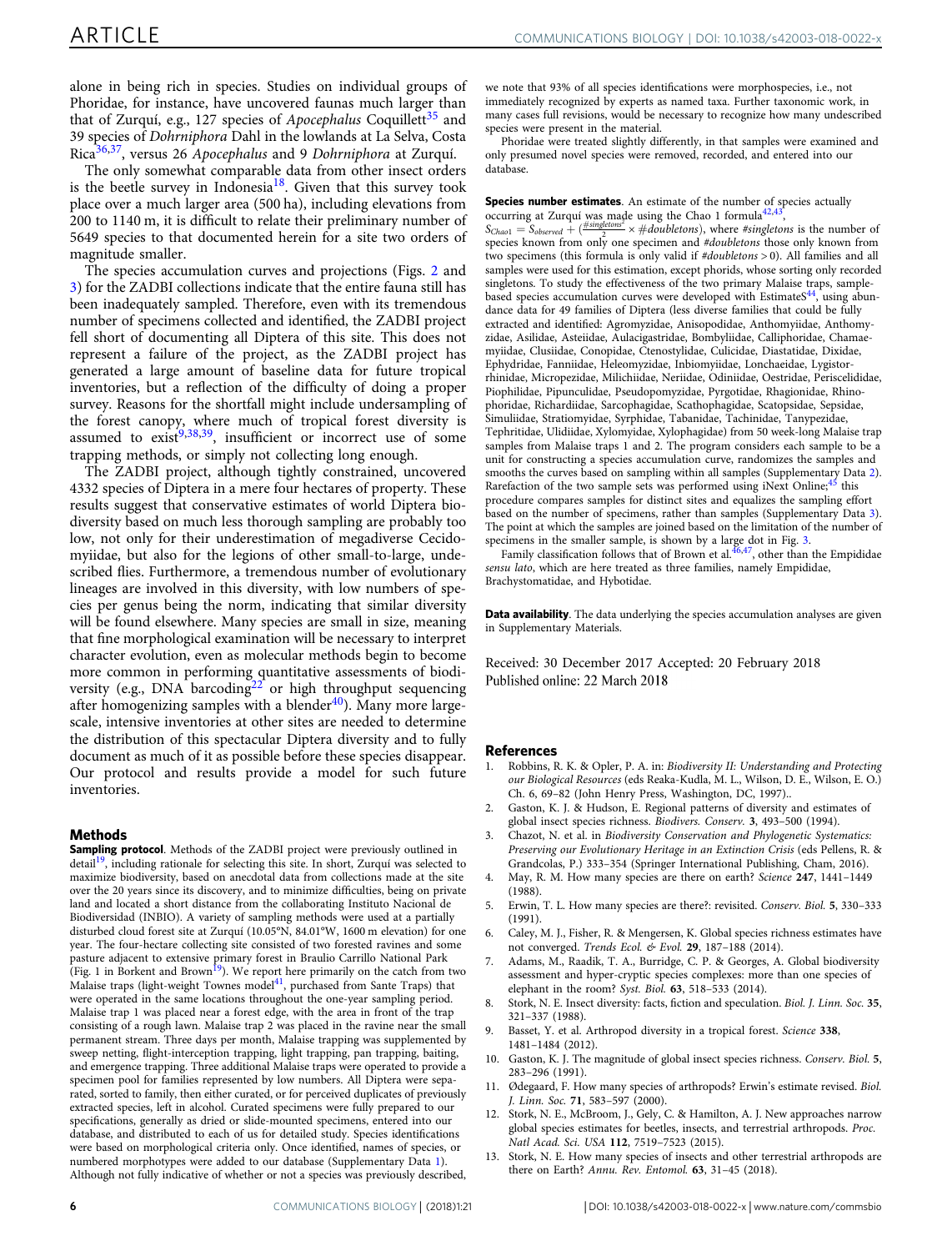- <span id="page-6-0"></span>14. Zhang, Z. Q. in Animal Biodiversity: an Outline of Higher-level Classification and Survey of Taxonomic Richness, Vol. 3148, 7–12 (Magnolia Press, Auckland, New Zealand, 2011).
- 15. Bickel, D. J. What museum collections reveal about species accumulation, richness, and rarity: an example from the Diptera. in The Other 99%. The Conservation and Biodiversity of Invertebrates. Transactions of the Royal Zoological Society of New South Wales. (eds W. Ponder & D. Lunney). pp. 174-181 (Royal Zoological Society of New South Wales, Mosman, 1999).
- 16. Barnard, P. C. The Royal Entomological Society Book of British Insects. (Royal Entomological Society, West Sussex, 2011).
- 17. Chandler, P. J. An update of the 1998 Checklist of Diptera of the British Isles [updated 16 January 2017], [http://www.dipteristsforum.org.uk/documents/](http://www.dipteristsforum.org.uk/documents/BRITISH_ISLES_CHECKLIST.pdf) [BRITISH\\_ISLES\\_CHECKLIST.pdf](http://www.dipteristsforum.org.uk/documents/BRITISH_ISLES_CHECKLIST.pdf) (2017).
- 18. Hammond, P. M. in Insects and the Rain Forests of South-East Asia (eds Knight, W. J. & Holloway, J. D.) (Royal Entomological Society of London: London, 1990).
- 19. Borkent, A. & Brown, B. V. How to inventory tropical flies (Diptera)-One of the megadiverse orders of insects. Zootaxa 3949, 301–322 (2015).
- 20. Gagné, R. J. The plant-feeding gall midges of North America. (Cornell University Press, Ithaca, NY, 1989).
- 21. Gagné, R. J. The gall midges of the Neotropical Region. (Cornell University Press, Ithaca, NY, 1994).
- 22. Hebert, P. D. N. et al. Counting animal species with DNA barcodes: Canadian insects. Philos. Trans. R. Soc. Lond., Ser. B 371, 20150333 (2016).
- 23. Brown, B. V. Malaise trap catches and the crisis in Neotropical dipterology. Am. È ntomol. 51, 180–183 (2005).
- 24. Pape, T., Blagoderov, V. & Mostovski, M. B. in Animal Biodiversity: an Outline of Higher-level Classification and Survey of Taxonomic Richness, 2011 Zootaxa (ed. Zhang, Z. Q.) 222–229 (Magnolia Press, Ithaca, NY, 2011).
- 25. Jaschhof, M. & Jaschhof, C. Zadbimyia, a new genus of asynaptine Porricondylinae (Diptera: Cecidomyiidae) with twenty-two new species from the cloud forest of Costa Rica. Zootaxa 3866, 1–29 (2014).
- 26. Hartop, E. A. & Brown, B. V. Natural blondes: New species of brilliantly yellow-colored and morphologically distinct Megaselia (Diptera: Phoridae) from Central America. Stud. Dipterol. 21, 257–265 (2014).
- 27. Bickel, D. in Diptera Diversity: Status, Challenges, and Tools (eds Pape, T., Bickel, D., Meier, R.) 279–301 (E. J. Brill, Leiden, Boston, 2009).
- 28. Disney, R. H. L. A key to Australasian and Oriental Woodiphora (Diptera: Phoridae), affinities of the genus and description of new species. J. Nat. Hist. 23, 1137–1175 (1989).
- Brown, B. V. Generic revision of Phoridae of the Nearctic Region and phylogenetic classification of Phoridae, Sciadoceridae and Ironomyiidae (Diptera: Phoridea). Mem. Èntomol. Soc. Can. 164, 1-144 (1992).
- Häggqvist, S., Ulefors, S. O. & Ronquist, F. A new species group in Megaselia, the lucifrons group, with description of a new species (Diptera, Phoridae). Zookeys, 89–108 <https://doi.org/10.3897/zookeys.512.9494> (2015).
- 31. Gammelmo, Ø. & Søli, G. Norwegian fungus gnats of the family Mycetophilidae (Diptera, Nematocera). Nor. J. Entomol. 53, 57–69 (2006).
- 32. Jakovlev, J. in Checklist of the Diptera of Finland (eds Kahanpää, J. & Salmela, J.) 119–149 (Zookeys, Sofia, Bulgaria, 441, 2014).
- 33. Kjærandsen, J. et al. Annotated checklist of fungus gnats from Sweden (Diptera: Bolitophilidae, Diadocidiidae, Ditomyiidae, Keroplatidae and Mycetophilidae). Insect Systematics & Evolution Supplement 65, 1–165 (2007).
- 34. Borkent, A. et al. Remarkable fly (Diptera) diversity in a patch of Costa Rican cloud forest: why inventory is a vital science. Zootaxa (in the press).
- 35. Brown, B. V. Diversity of ant-decapitating flies (Diptera: Phoridae: Apocephalus from the ALAS project: new results and projections. Sociobiology 44, 683–688 (2004).
- 36. Brown, B. V. & Kung, G. Revision of the New World Dohrniphora Dahl species with hind tibial setae (Diptera: Phoridae). Arthropod Syst. Phylogeny 65, 155–235 (2007).
- 37. Brown, B. V. & Kung, G. A. Revision of the New World Dohrniphora Dahl species lacking large hind tibial setae (Diptera: Phoridae). Zootaxa, 1-142 (2010).
- 38. Erwin, T. L. Tropical forest canopies: the last biotic frontier. Bull. Entomol. Soc. Am. 29, 14-19 (1983).
- 39. Basset, Y. et al. Arthropod distribution in a tropical rainforest: tackling a four dimensional puzzle. PLoS ONE 10, e0144110, [https://doi.org/10.1371/journal.](https://doi.org/10.1371/journal.pone.0144110) [pone.0144110](https://doi.org/10.1371/journal.pone.0144110) (2015).
- 40. Gibson, J. F. et al. Large-scale biomonitoring of remote and threatened ecosystems via high-throughput sequencing. PLoS ONE 10: e0138432 (2015).
- 41. Townes, H. A light-weight Malaise trap. Entomol. News 83, 239-247 (1972). 42. Chao, A. Nonparametric estimation of the number of classes in a population. Scand. J. Stat. 11, 265–270 (1984).
- 43. Colwell, R. K. et al. Models and estimators linking individual-based and sample-based rarefaction, extrapolation and comparison of assemblages. J. Plant Ecol. 5, 3–21 (2012).
- 44. Colwell, R. K. EstimateS: Statistical estimation of species richness and shared species from samples. Version 9. User's Guide and application [http://purl.oclc.](http://purl.oclc.org/estimates) [org/estimates](http://purl.oclc.org/estimates) (2013).
- 45. Chao, A., Ma, K. H. & Hsieh, T. C. iNEXT (iNterpolation and EXTrapolation) Online. Program and User's Guide [http://chao.stat.nthu.edu.tw/wordpress/](http://chao.stat.nthu.edu.tw/wordpress/software_download/) [software\\_download/](http://chao.stat.nthu.edu.tw/wordpress/software_download/) (2016).
- 46. Brown, B. V. et al. Manual of Central American Diptera, Volume 1. (NRC Research Press, 2009).
- 47. Brown, B. V. et al. Manual of Central American Diptera, Volume 2. (NRC Research Press, 2010).
- 48. Pape, T. & Thompson, F. C. Systema Dipterorum, Version 1.5 [www.diptera.](http://www.diptera.org) [org](http://www.diptera.org) (2013).
- 49. Gagné, R. J. & Jaschhof, M. A catalog of the Cecidomyiidae (Diptera) of the world. 3rd ed. Digital version 2 (2014).
- 50. Borkent, A. World species of biting midges (Diptera: Ceratopogonidae) (2016).
- 51. Bächli, G. TaxoDros: The database on taxonomy of Drosophilidae (2017).<br>52. O'Hara. I. F. History of tachinid classification (Diptera, Tachinidae). ZooK
- 52. O'Hara, J. E. History of tachinid classification (Diptera, Tachinidae). ZooKeys 316, 1–34 (2013). Accessed 1 May 2017.
- 53. Oosterbroek, P. Catalogue of the craneflies of the world (Diptera, Tipuloidea: Pediciidae, Limoniidae, Cylindrotomidae, Tipulidae) (2017).

## Acknowledgements

This project was supported by NSF grant DEB 1145890 to B.V.B. and A.B. Instituto Nacional de Biodiversidad in Costa Rica provided laboratory facilities and logistical assistance. The following Costa Rican technicians collected, sorted, and curated the vast bulk of samples with tremendous skill and commitment: C. Avila, M. Moraga, A. Picado, W. Porras, E. Ulate, and E. Zumbado. Program managers were A. Holden and E. Hernandez. We thank J.A. Lizano for allowing us to sample on his property. A.B. thanks his wife A. Borkent for financial support. A.P.-C. thanks CNPq and FAPESQ. Mention of trade names or commercial products in this publication is solely for the purpose of providing specific information and does not imply recommendation or endorsement.

## Author contributions

B.V.B. conceived and administered project, wrote manuscript, studied families of flies in his area of expertise. A.B. conceived and administered project, wrote manuscript, studied families of flies in his area of expertise. All other authors commented on manuscript and studied families of flies in their areas of expertise. Species of Syrphidae were identified by F.C.T. and M.Z.; some Syrphidae were also identified to genus by M.H.

# Additional information

Supplementary information accompanies this paper at [https://doi.org/10.1038/s42003-](https://doi.org/10.1038/s42003-018-0022-x) [018-0022-x](https://doi.org/10.1038/s42003-018-0022-x).

Competing interests: The authors declare no competing interests.

Reprints and permission information is available online at [http://npg.nature.com/](http://npg.nature.com/reprintsandpermissions/) [reprintsandpermissions/](http://npg.nature.com/reprintsandpermissions/)

Publisher's note: Springer Nature remains neutral with regard to jurisdictional claims in published maps and institutional affiliations.

Open Access This article is licensed under a Creative Commons  $(c)$  $\bigcirc$ Attribution 4.0 International License, which permits use, sharing, adaptation, distribution and reproduction in any medium or format, as long as you give appropriate credit to the original author(s) and the source, provide a link to the Creative Commons license, and indicate if changes were made. The images or other third party material in this article are included in the article's Creative Commons license, unless indicated otherwise in a credit line to the material. If material is not included in the article's Creative Commons license and your intended use is not permitted by statutory regulation or exceeds the permitted use, you will need to obtain permission directly from the copyright holder. To view a copy of this license, visit [http://creativecommons.org/](http://creativecommons.org/licenses/by/4.0/) [licenses/by/4.0/](http://creativecommons.org/licenses/by/4.0/).

© The Author(s) 2018